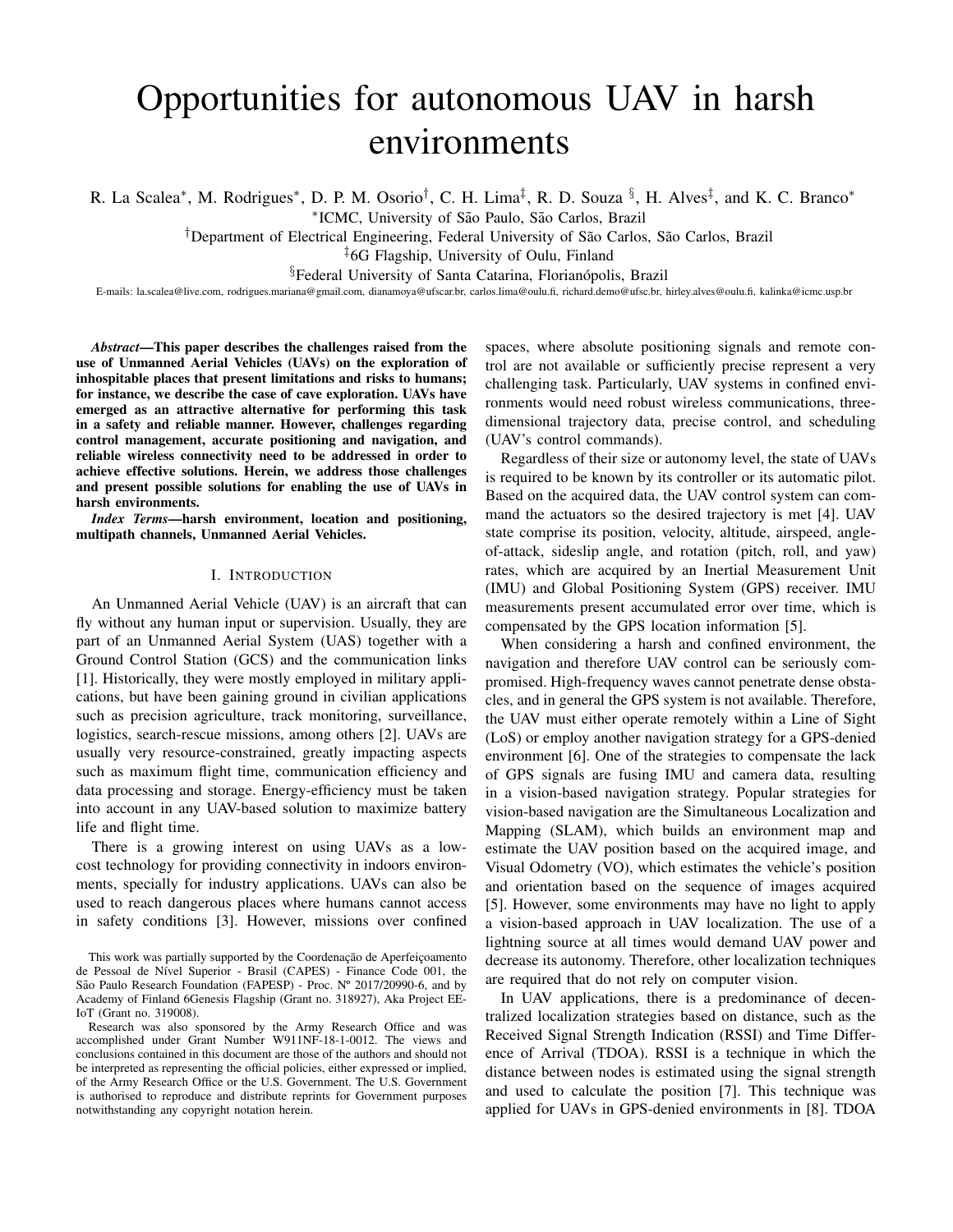bases its measurement on the difference in the arrival times of a signal coming from multiple sources. This technique, applied in [9] is cost effective and less affected by radio reflection [7]. Ultra-wideband (UWB) technology has attracted interest as a promising solution for accurate location and tracking due to its ability on resolving multipath and penetrating obstacles [10].

In this paper, we discuss the challenges and potentials technologies to address the use of UAVs in harsh environments by considering the special case of cave exploration. Section II describes our case study. Section III presents the main challenges regarding communication, control, and positioning issues. Finally, Section IV presents some final remarks.

# II. CASE STUDY: CAVE EXPLORATION

Caves have been present in mankind History since the prehistoric period, being used for shelter, economic activities, storage and ritual purposes [11]. As an example, in Brazil, there are around 6000 identified caves, many of them without speleological studies. Cave surveying (or cave mapping) is an attempt to accurately record the cave and its characteristics [12]. Those maps detail the cave extension, layout and passages, and are useful not only for cave research, but for other knowledge areas such as archaeology, biology, geology, and others [13]. Traditionally, cave mapping has been done in a rudimentary manner, using tools such as compasses or clinometers and taking notes that were used to draw the cave maps [12]. The improvement of available tools such as 3D sensors allowed speleologists to provide better mapping and cave information [14]–[16]. All these strategies, however, still depend on a person entering the cave, which can be hazardous for the speleologist depending on the environment or even impossible if the area to be mapped is unreachable by humans.

In [16], a mobile cave mapping with LiDAR is presented, and in that work is suggested the use of an Unmanned Aerial Vehicle (UAV) integrated to a LiDAR sensor for cave mapping. Digital photogrammetry can also be deployed in UAVs to help speleologists, as demonstrated in [17]. Even though UAVs can bring many benefits to cave surveying due to its access to dangerous and inaccessible sites, there are some factors that hinder the use of those vehicles in these environments. Indeed, non-maintained or natural subterranean environments can be considered one of the most challenging for robotic operations [6], since they can present limited access, have water, gases and wildlife inside them, have no illumination and greatly affected communication. Therefore, robots or Unmanned Vehicles employed in such environments must present higher reliability and robustness.

In general, inhospitable scenarios as those of caves present different rock formations and environments and passages of variable dimensions. In its interior can occur the total absence of light, irregular ground and different kinds and sizes of obstacles such as speleothems, besides the possibility of containing bodies, water and cave fauna, especially bats. Those characteristics represent a very difficult challenge for UAV navigation and manoeuvres. Also, the irregular environment influences the communication signals through reflection, diffraction and

scattering, making UAV operation very challenging in these environments. Fig. II shows an example of a cave.



Fig. 1. Interior of the Pinheiro Seco cave, located in the municipality of Castro, in the state of Paraná, Brazil.

#### III. CHALLENGES AND POTENTIAL DIRECTIONS

In this section, we describe the main challenges regarding the control of UAVs inside the described environments, the communications and positioning issues as well as the corresponding possible solutions.

#### *A. Challenges in Control*

- 1) Communication Maintenance: Regardless of whether the drone is autonomous or remotely controlled, the flight control will depend heavily on the communication link maintenance to keep the aircraft stable during flight [18]. Communication disruption in remotely operated UAVs can cause the operator to lose control of the aircraft, which can become unstable and crash. In autonomous UAVs, the autopilot is a key component of the aircraft control system, receiving GPS positioning data and controlling the UAV to follow reference paths, avoid obstacles or navigate through waypoints. In GPSdenied environments (cave scenarios) or if GPS signals outages happens, the navigation system can deteriorate rapidly due to the large sensor errors presented by the low cost microelectromechanical sensors used in most off-the-shelf autopilot systems [19].
- 2) Delay: In embedded systems, the network represents the interconnections among components (sensors, actuators, controller and ground station) [20]–[22]. Delays on the network can greatly prejudice robust networked control systems, which need reliable real-time information to provide fast, accurate responses. An example can be seen in [23], where network issues such as transmission delay and packet loss can result in a significant threat to the train stability and operation safety. Likewise, delayed UAV information fed to the control system can cause instability and the inability of returning to the initial navigation point or avoiding obstacles inside the environment. Therefore, reducing the delay is a big challenge when working with critical embedded realtime systems.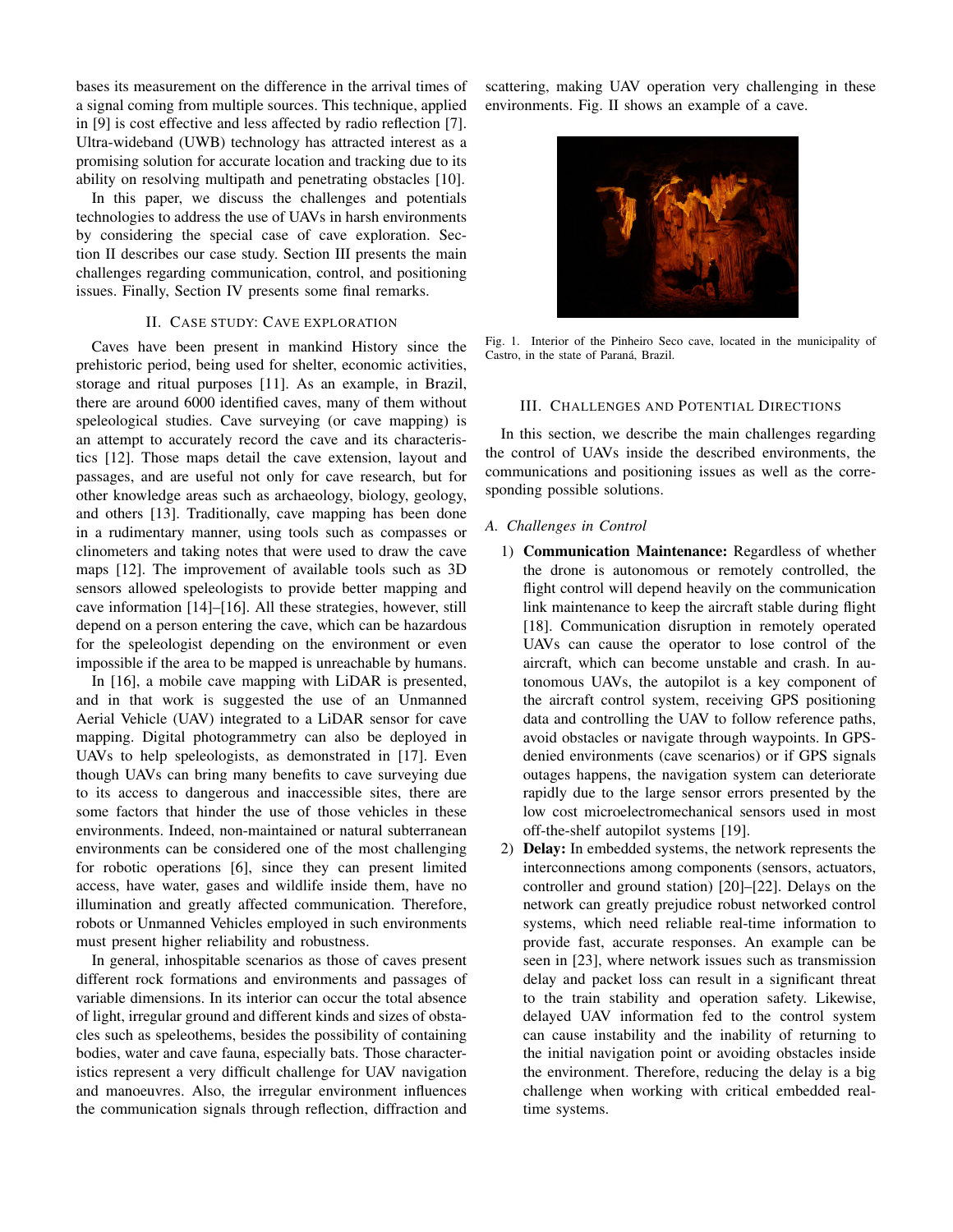3) Noise, Bit Errors, and the Risk of Instability: In control systems with quantized feedback control values being transmitted from a controller to the sensor/actuators over a noisy feedback channel, randomly occurring bit errors will degrade the performance of the system. This degradation will depend on a number of factors, including the channel noise and whether the control levels have been coded to deal with more than a single bit error. With a noisy channel and frequent bit errors, the performance in the close loop system can evolve to the point of instability [24], [25]. When using UAVs inside a cave, a control system instability could represent the lost of the UAV or a possible damage to the cave So it is important to reduce the channel noise and prevent a system instability in order to reap the best benefits from UAV usage.

# *B. Challenges in Communications*

- 1) Channel Characterization: Appropriate characterization of channel propagation effects is of paramount importance for the design and analysis of UAV assisted wireless communication networks. There has been a great interest in the research community in measuring and modelling air-to-ground and air-to-air wireless channels – the survey in [26] summarizes the main findings in this area. For instance, fading, path loss, shadowing and Doppler effect have been measured or modelled considering different types of UAVs, carrier frequency and communication technology [27]–[34]. Common to these works is the conclusion that line-of-sight (LOS) plays a great role and that the UAV altitude has a direct relation to the amount of LOS, especially in air-to-ground channels. Moreover, these works focus basically on aerial or over the ground communications, not in underground channels. Although not including UAVs, there is a rich literature devoted to the wireless characterization of tunnels and mines [35]–[38], but the same cannot be said for the case of natural caves. A recent exception is the experimental work reported in [39], which characterizes the wireless channel inside a touristic cave in Malaysia. Although a natural cave differs in many ways from an underground mine, such as depth, width of the paths, type of rocks, among other points, the authors in [39] also report the severe impact of non-line-of-sight (NLOS) conditions induced by the irregular trajectory inside the cave, with several corners. Despite the differences, localization and tracking schemes designed and deployed to work in underground mines (*e.g.* [40]), should be adaptable to the particular characteristics of wireless propagation inside caves.
- 2) Diversity and reliability enhancements: In harsh environments, the radio signal can be dramatically degradedby diffraction, reflection and scattering due to obstacles, resulting in several replicas with different amplitudes, delay and Doppler components. This leads to destructive and constructive interference of the different

signal versions arriving at the receiver, which make its detection extremely difficult. Diversity techniques such as frequency or time diversity, spatial diversity with the use of multiple antennas in multiple-input multiple output (MIMO) schemes, and cooperative diversity can be applied to improve the reliability of the signal in multipath channels. For instance, cooperative relaying, even with a single relay, can significantly improve the performance of the system; however, harsh environments would require the employment of numerous relays, and their placements could drastically affect the system performance, thus becoming a very challenging task [41]. Moreover, UAV relaying would present more complexities in the sense that the air-to-air link and the air-toground link are asymmetric and relaying happens in a 3D space. In [42], the use of multiple UAVs in relaying is tackled by studying the optimum positions of UAVs in relaying systems, equations for the best altitudes and distances are derived by maximizing the end-toend SNR. However, the coordination of multiple UAVs is also an intricate task. In [43], it was demonstrated that multiple antennas on the UAV provide a more robust radio channel in front of the antenna changes of orientation when the UAV is maneuvering. On the other hand, unlike narrowband channels, the UWB channel does not suffer from dense multipath propagation due to the inherent frequency diversity. However, a severe penalty in throughput and quality of service is experimented beyond short distances, then high datarate UWB communications systems are range restricted. Therefore, spatial diversity joint with UWB in UWB-MIMO systems can lead to an increase signal-to-noise ratio (SNR), which can help to extend the range, reduce spatial power variations, and enable the use of high-level modulation for higher data rates [44]. Indeed, UWB-MIMO systems have the potential to deliver extremely high data rates over short distances. However, even though multiple antennas on UAVs can bring improvements on coverage and diversity gains, it comes at the expense of increased computational capabilities, space, and power requirements.

3) Resource allocation and networking Maintaining connectivity of autonomous objects is crucial for suitable performance of the targeted tasks. Therefore, the communication between UAVs and between UAV and the infrastructure needs to be reliable in order to support the exchange of control messages, data offloading form sensors to UAVs, then among UAVs, and finally to the infrastructure [45]–[47]. Authors in [46] have evaluated a deployment composed of several UAVs, from which one is elected leader, and then aggregates the traffic from remaining UAVs and relays to the infrastructure or control center, while clusters members only connect to each other. Authors propose an resource subchannel allocation scheme which is shown to be NP-hard in urban environments. In a similar setting, [45] propose a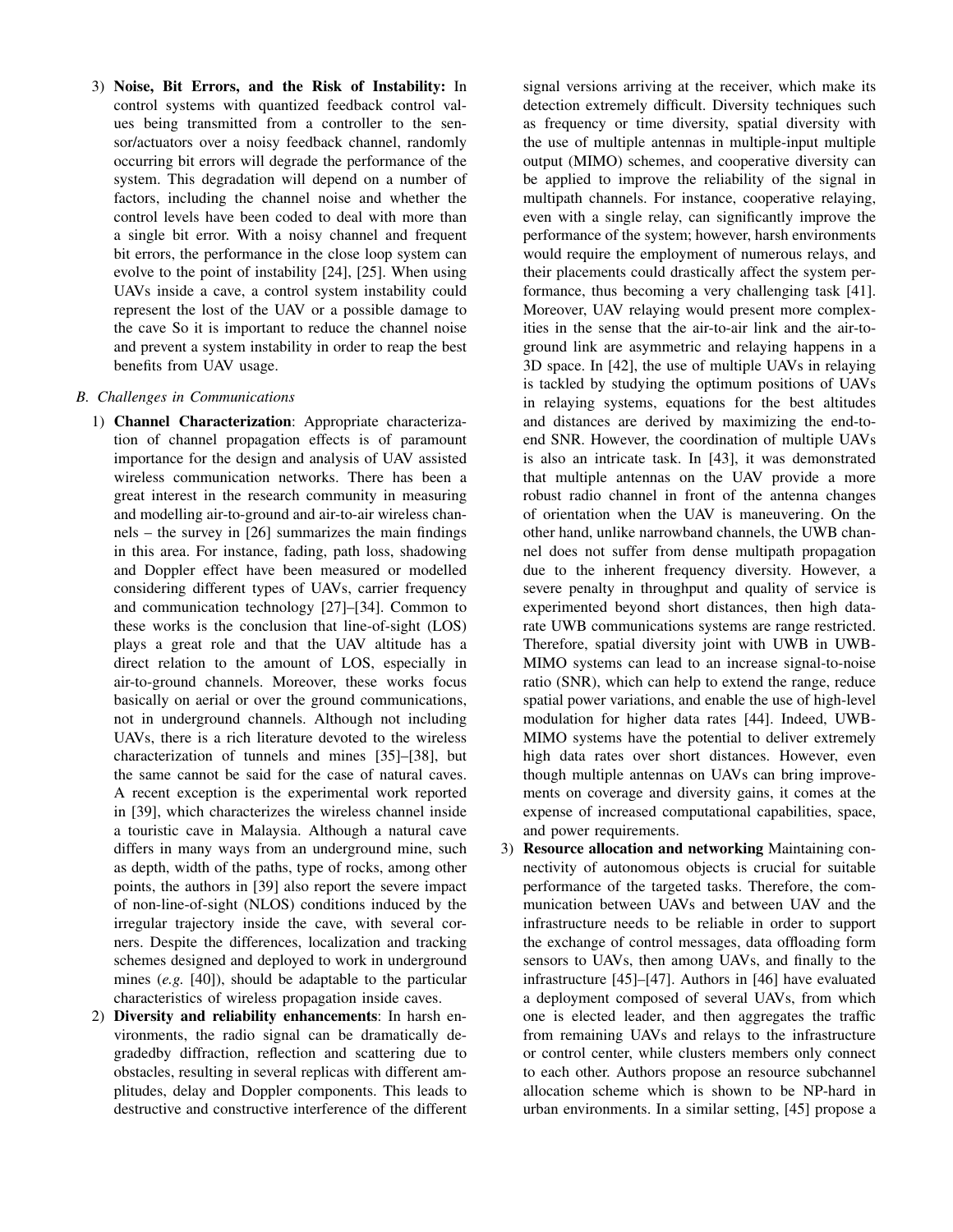solution in which spectrum sharing between UAV transmissions is allowed thus enhancing spectral efficiency (e.g. high data rates). In both works urban scenarios are assumed, hence we expect that under harsh conditions such allocation schemes might not be feasible, thus demanding dedicated resources form the network, or even dedicated architecture.

## *C. Challenges in Sensor Fusion and Positioning*

As aforesaid, the proposed solution aims at autonomously flying UAVs, while still maintaining reliable wireless connection to edge servers to forward sensory data and offload computation. The target deployment scenario (caves) imposes difficult technological challenges due to its radio propagation features and harsh (inaccessible) environment for humans. In such situations, cyber physical systems which perform intended tasks autonomously based on current state and sensing with limited or even without human intervention are favored [48], [49]. To achieve that, the autonomous systems under investigation rely on information about network dynamics and environment features. Actually, it is necessary to simultaneously acquire, combine, and process large data base from various heterogeneous sources and then infer meaningful events and patterns to assist in the drone flight control and operation. It is also important to develop new positioning techniques for accurate 3D localization and reliable navigation of such unmanned vehicles.

Multidimensional sensor fusion combines sensory data from various heterogeneous sources so that the aggregated information offers more certainty than each component separately would [50]. This module has pivotal role for the overall solution as it acquires and processes information of many heterogeneous sources from non- and communication domains (*e.g.*, laser technologies, video cameras, inertial measurement units and available transducers). For instance, UWB communication systems provide centimeter accuracy, strong multipath resistance and a good material penetration capability, which can be useful under Non-Line-of-Sight (NLoS) conditions due to its very large bandwidth. However, the transmission of information can be severely degraded under strong scattering conditions. Alternatively, radar systems implementing pulse compression techniques can significantly improve the range measurement precision if the effective bandwidth of the received signal is increased while keeping its energy constant [51], [52]. For combining such large and multidimensional data inside the sensor fusion component, the recursive Bayesian estimation approach (also known as Bayesian filtering) has been receiving a lot of attention lately [53], [54] as a viable solution to combine multidimensional data and enable positioning and tracking tasks, for example, Authors in [55]–[60] successfully applied these techniques in various deployment scenarios. A particularly useful approach is to combine Bayesian filtering with other machine learning models such as Gaussian processes [61], [62].

Equally important, modern radio access technologies such as 5G New Radio with large bandwidth, high carrier frequency, densely deployed base stations, and antenna arrays enable machine type communication in such a way that accurate positioning is provided by the radio network itself [63]–[65]. Hybrid strategies using heterogeneous sources of information and exploiting various metrics (such as time of flight, received signal strength, direction of arrival and combinations thereof) are of interest. As previously mentioned, the envisaged mechanisms rely on modern network architecture wherein communicating nodes offload not only sensory data, but also high demanding computational tasks to more capable edge servers that then estimate the target node position after gathering measurements and prior history [65], [66].

In the same way [67] addressed the prospects and key enabling technologies for highly efficient and accurate device positioning and tracking in 5G radio access networks. Building on the premises of ultra-dense networks as well as on the adoption of multicarrier waveforms and antenna arrays in the access nodes (ANs), the authors formulate extended Kalman filter (EKF)-based solutions for computationally efficient joint estimation and tracking of the time of arrival (ToA) and direction of arrival (DoA) of the user nodes (UNs) using uplink reference signals. Then, a second EKF stage was proposed in order to fuse the individual DoA and ToA estimates from one or several ANs into a UN position estimate. The computing complexity and energy consumption at the UN side were kept to a minimum. In results they demonstrated that by using their methods, sub-meter scale positioning and tracking accuracy of moving devices is indeed technically feasible in future 5G. Positioning is a key enabler for new services in the upcoming wireless communication systems, for example, transportation, logistics, healthy care, animal husbandry, environmental monitoring and even wearables [58], [66], [68]. In the scenarios under consideration, access points, supporting localization units and low computation power terminals may also offload their computation to nearby edge server that actually estimate the target node position based on heterogeneous metrics and achieve better accuracy. Bayesian networks are employed here to capture the qualitative relationships between the random quantities aiming at obtaining valid posterior estimates for the unknown varieties of interest. The Markov Chain Monte Carlo (MCMC) method (a powerful generic computational approach) can be employed to approximately sample from arbitrary distributions [69]. Thus, we also resort to Bayesian probabilistic models to develop our collaborative localization procedure [70], [71]. In particular, the Hamiltonian Monte Carlo approach may be employed to carry out the MCMC method in a computationally efficient manner [54], [72].

## IV. CONCLUDING REMARKS

UAVs are becoming an attractive technology for various civil and military applications. However, indoor environments usually comprise passive objects that cause performance degradation, anomalous scattering, path loss, multipath fading, and interference effects. In this paper we present challenges and possible solutions for the use of UAVs in inhospitable environments by exemplifying the case of cave exploration.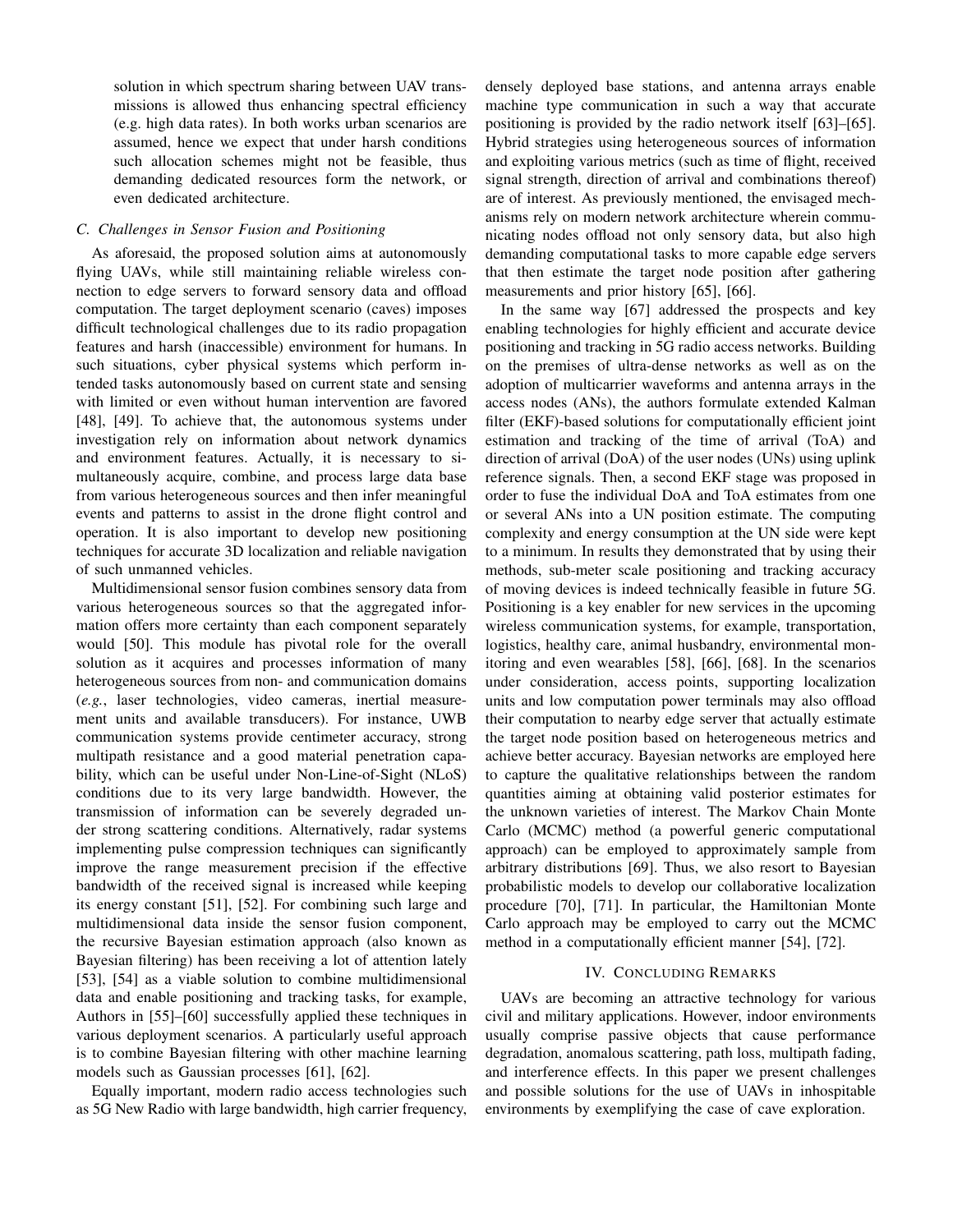Although UAVs offer great opportunities for several sectors of our society through civil, commercial and military applications, their widespread adoption and seamless operation are still hindered by daunting technological challenges. As addressed in Section III-B, the target (indoor) deployment scenario imposes strong scattering conditions rendering an aggressive radio channel which limits the set of wireless radio access technologies capable of operating in such harsh circumstances. Therefore, further development is still needed to identify valid metrics (even non-communication based) to allow localization, mapping and navigation tasks. Typically, autonomous systems have limited computational and hardware capabilities, as well as limited power resources. Therefore, energy-efficient routing algorithms and network structure for sensory data an computation offloading in order to save battery time are needed, as well as effective charging techniques. In such applications, sensory data is crucial for proper autonomous system operation, so both real-time and stored data (from previous events and already discovered patterns) need to be properly combined to achieve accurate positioning and decision making, mainly in mission-critical applications. Moreover, the UAV popularization is still limited by the adoption of affordable materials and efficient technologies so as to reduce overall costs. Finally, UAV regulation by national aviation authorities may limit applications and deployment scenarios owing to mainly safety issues.

The addressed challenges provide unique guidelines that allow future researches in this field to continue looking for effective solutions, once UAVs are expected to be an important tool to improve the human quality of life.

#### **REFERENCES**

- [1] S. G. Gupta, M. M. Ghonge, and P. M. Jawandhiya, "Review of Unmanned Aircraft System (UAS)," *International Journal of Advanced Research in Computer Engineering & Technology*, vol. 2, no. 4, pp. 1646–1658, 2013, ISSN: 2278-1323.
- [2] N. H. Motlagh, T. Taleb, and O. Arouk, "Low-Altitude Unmanned Aerial Vehicles-Based Internet of Things Services: Comprehensive Survey and Future Perspectives," *IEEE Internet of Things Journal*, vol. 3, no. 6, pp. 899–922, Dec 2016.
- [3] E. Yagdereli, C. Gemci, and A. Z. Aktas, "A study on cyber-security of autonomous and unmanned vehicles," *The Journal of Defense Modeling and Simulation: Applications, Methodology, Technology*, vol. 12, no. 4, pp. 369–381, oct 2015. [Online]. Available: http://dx.doi.org/10.1177/1548512915575803
- [4] G. H. Elkaim, F. A. P. Lie, and D. Gebre-Egziabher, *Principles of Guidance, Navigation, and Control of UAVs*. Dordrecht: Springer Netherlands, 2015, pp. 347–380.
- [5] G. Balamurugan, J. Valarmathi, and V. P. S. Naidu, "Survey on UAV navigation in GPS denied environments," in *International Conference on Signal Processing, Communication, Power and Embedded System (SCOPES)*. Paralakhemundi, India: IEEE, oct 2016, pp. 198–204.
- [6] A. Morris, D. Ferguson, Z. Omohundro, D. Bradley, D. Silver, C. Baker, S. Thayer, C. Whittaker, and W. Whittaker, "Recent developments in subterranean robotics," *Journal of Field Robotics*, vol. 23, no. 1, pp. 35–57, 2006. [Online]. Available: https://doi.org/10.1002/rob.20106
- [7] J. H. Kang, K. J. Park, and H. Kim, "Analysis of localization for dronefleet," in *International Conference on Information and Communication Technology Convergence (ICTC)*. IEEE, Oct 2015, pp. 533–538.
- [8] M. Cypriani, P. Canalda, and F. Spies, "Performance evaluation of a self calibrated 3D Wi-Fi fingerprinting positioning system," in *Fourth International Conference on Communications and Electronics (ICCE)*. IEEE, Aug 2012, pp. 274–278.
- [9] K. Li, C. Wang, S. Huang, G. Liang, X. Wu, and Y. Liao, "Selfpositioning for UAV indoor navigation based on 3D laser scanner, UWB and INS," in *IEEE International Conference on Information and Automation (ICIA)*. IEEE, Aug 2016, pp. 498–503.
- [10] F. J. Perez-Grau, F. Caballero, L. Merino, and A. Viguria, "Multi-modal mapping and localization of unmanned aerial robots based on ultrawideband and RGB-D sensing," in *IEEE/RSJ International Conference on Intelligent Robots and Systems (IROS)*. IEEE, Sept 2017, pp. 3495– 3502.
- [11] "Human occupation of caves," in *Encyclopedia of Caves and Karst Science*, J. Gunn, Ed. Taylor & Francis Books, 2003.
- [12] "Surveying caves," in *Encyclopedia of Caves and Karst Science*, J. Gunn, Ed. Taylor & Francis Books, 2003.
- [13] P. Kambesis, "The importance of cave exploration to scientific research," *Journal of cave and karst studies*, vol. 69, no. 1, pp. 46–58, 2007.
- [14] E. P. Canevese, P. Forti, A. Naseddu, L. Ottelli, and R. Tedeschi, "Laser Scanning Technology for the Hypogean Survey: the case of Santa Barbara Karst System (Sardinia, Italy)," *Acta Carsologica*, vol. 40, no. 1, pp. 65–77, 2011.
- [15] M. Gallay, J. Kaňuk, Z. Hochmuth, J. D. Meneely, J. Hofierka, and V. Sedlák, "Large-scale and high-resolution 3-D cave mapping by terrestrial laser scanning: a case study of the Domica Cave, Slovakia," *International Journal of Speleology*, vol. 44, no. 3, pp. 277–291, 2015.
- [16] R. Zlot and M. Bosse, "Three-dimensional mobile mapping of caves," *Journal of Cave and Karst Studies*, vol. 76, no. 3, p. 191, 2014.
- [17] G. Zhang, B. Shang, Y. Chen, and H. Moyes, "SmartCaveDrone: 3D cave mapping using UAVs as robotic co-archaeologists," in *International Conference on Unmanned Aircraft Systems (ICUAS)*. IEEE, June 2017, pp. 1052–1057.
- [18] K. P. Valavanis, *Advances in Unmanned Aerial Vehicles: State of the Art and the Road to Autonomy*. Springer Publishing Company, Incorporated, 2007.
- [19] H. Chao, Y. Cao, and Y. Chen, "Autopilots for small unmanned aerial vehicles: A survey," *International Journal of Control, Automation and Systems*, vol. 8, no. 1, pp. 36–44, Feb 2010.
- [20] H. Wu, K. S. Tsakalis, and G. T. Heydt, "Evaluation of time delay effects to wide-area power system stabilizer design," *IEEE Transactions on Power Systems*, vol. 19, no. 4, pp. 1935–1941, 2004.
- [21] B. Chaudhuri, R. Majumder, and B. C. Pal, "Wide-area measurementbased stabilizing control of power system considering signal transmission delay," *IEEE Transactions on Power Systems*, vol. 19, no. 4, pp. 1971–1979, 2004.
- [22] V. Vittal, "Design of wide-area power system damping controllers resilient to communication failures," in *2016 IEEE Power and Energy Society General Meeting (PESGM)*. IEEE, 2016, pp. 1–1.
- [23] T. Zhang, C.-X. Li, and Z.-L. Li, "Generalized predictive control and delay compensation for high—speed EMU network control system," in *2017 6th International Conference on Computer Science and Network Technology (ICCSNT)*. IEEE, 2017, pp. 511–515.
- [24] K. Li and J. Baillieul, "Robust quantization for digital finite communication bandwidth (DFCB) control," *IEEE Transactions on Automatic Control*, vol. 49, no. 9, pp. 1573–1584, 2004.
- [25] G. N. Nair and J. Baillieul, "Time to failure of quantized control via a binary symmetric channel," in *Proceedings of the 45th IEEE Conference on Decision and Control*. IEEE, 2006, pp. 2883–2888.
- [26] A. A. Khuwaja, Y. Chen, N. Zhao, M. Alouini, and P. Dobbins, "A Survey of Channel Modeling for UAV Communications," *IEEE Communications Surveys Tutorials*, vol. 20, no. 4, pp. 2804–2821, 2018.
- [27] D. W. Matolak and R. Sun, "Air–Ground Channel Characterization for Unmanned Aircraft Systems—Part I: Methods, Measurements, and Models for Over-Water Settings," *IEEE Transactions on Vehicular Technology*, vol. 66, no. 1, pp. 26–44, Jan 2017.
- [28] R. Sun and D. W. Matolak, "Air-Ground Channel Characterization for Unmanned Aircraft Systems Part II: Hilly and Mountainous Settings," *IEEE Transactions on Vehicular Technology*, vol. 66, no. 3, pp. 1913– 1925, March 2017.
- [29] D. W. Matolak and R. Sun, "Air–Ground Channel Characterization for Unmanned Aircraft Systems—Part III: The Suburban and Near-Urban Environments," *IEEE Transactions on Vehicular Technology*, vol. 66, no. 8, pp. 6607–6618, Aug 2017.
- [30] E. Yanmaz, S. Hayat, J. Scherer, and C. Bettstetter, "Experimental performance analysis of two-hop aerial 802.11 networks," in *IEEE Wireless Communications and Networking Conference (WCNC)*, April 2014, pp. 3118–3123.